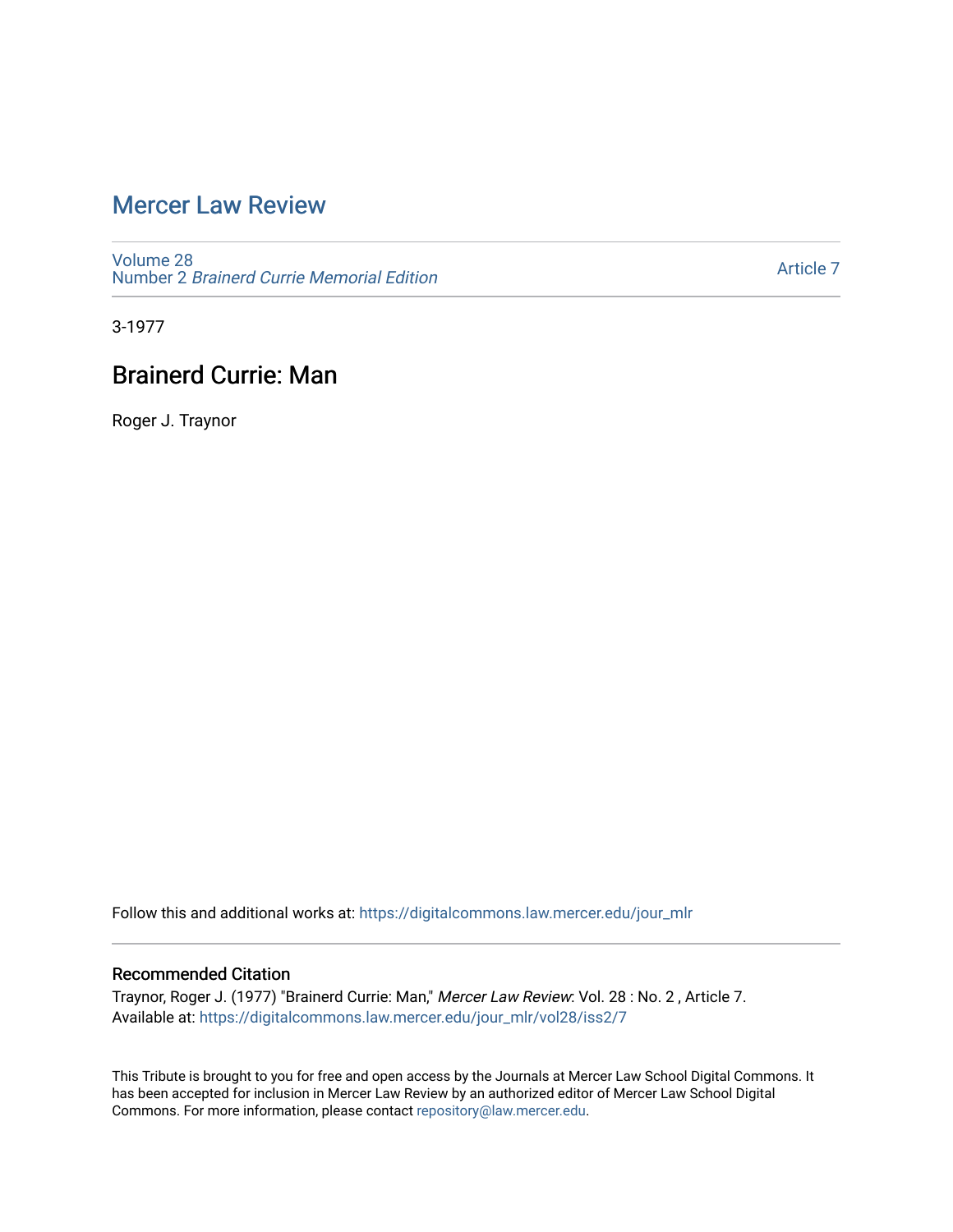#### **BRAINERD CURRIE**

**MAN**

### **'Day in and day out he worked at putting together paragraphs that would abate the muddle of years."**

#### **By Roger J. Traynor\*\***

It was only last year that I was reviewing Brainerd Currie's *Selected Essays on The Conflict of Laws* for the *Duke Law Journal,* and memories of happy encounters with their gentle author were surging through the reading of his original and profound and constructive work. Now as I write of Brainerd Currie, whose life began in Georgia in 1912 and came to a close in North Carolina in 1965, it seems impossible to dispel sadness in coming to terms with the harsh loss of such a friend. Yet one hears his soft-spoken words, no less real because they are imagined, and they alleviate the hurt of loss with their sweet raillery: I expect better of my friends than that they should mourn me, for mourning is no way to celebrate a fine friendship.

Fine, in all its radiant meaning, is the word for all the aspects of Brainerd Currie's life. The *Selected Essays* and comparable works on civil procedure and on admiralty evince the finest scholarship. The scholar had the fineness of temperament requisite for a deeply happy life with family and friends. There was gentleness in his outlook, even in his quizzical, ironic insights, and extraordinary combination of finesse and *gentillesse.* There survived in the man the quality of a gifted child who perceives things all too clearly, free of sophistic gloss, and does not misuse his advantage.

There was a merry streak too, in Brainerd Currie. He would find cause for laughter, surveying this writing-table strewn with his own writings, at the jostling of his disparate creations. There is a translation of his American-born language, *Note Sui Metodi E Gli Scopi Del Diritto Internazionale Privato. I* It overlaps his version of *gli scopi* of Rose of Aberlone, the majestic cow whose unexpected fertility wrought havoc with the sale contract in *Sherwood v. Walker.* The intrepid scholar is a polysemantic challenger to would-be legal scholars. They must know how to utilize all the

<sup>\*</sup> Copyright 1966 by Duke Law Journal. Reprinted with permission of the author and the copyright holder. Originally published (untitled) in 1966 **DUKE L.J.** 2

<sup>\*\*</sup> Chief Justice, Supreme Court of California, 1964-1970; Associate Justice, 1940-1964. In this tribute to our friend, Madeleine Traynor has joined with me to convey the riches of his friendship as well as of his work.

<sup>1.</sup> Estratto da "Diritto Internazionale," Anno XIV, n.4, 335, 345 (1960) (Instituto Per Gli Studi Di Politica Internazionale, Milano).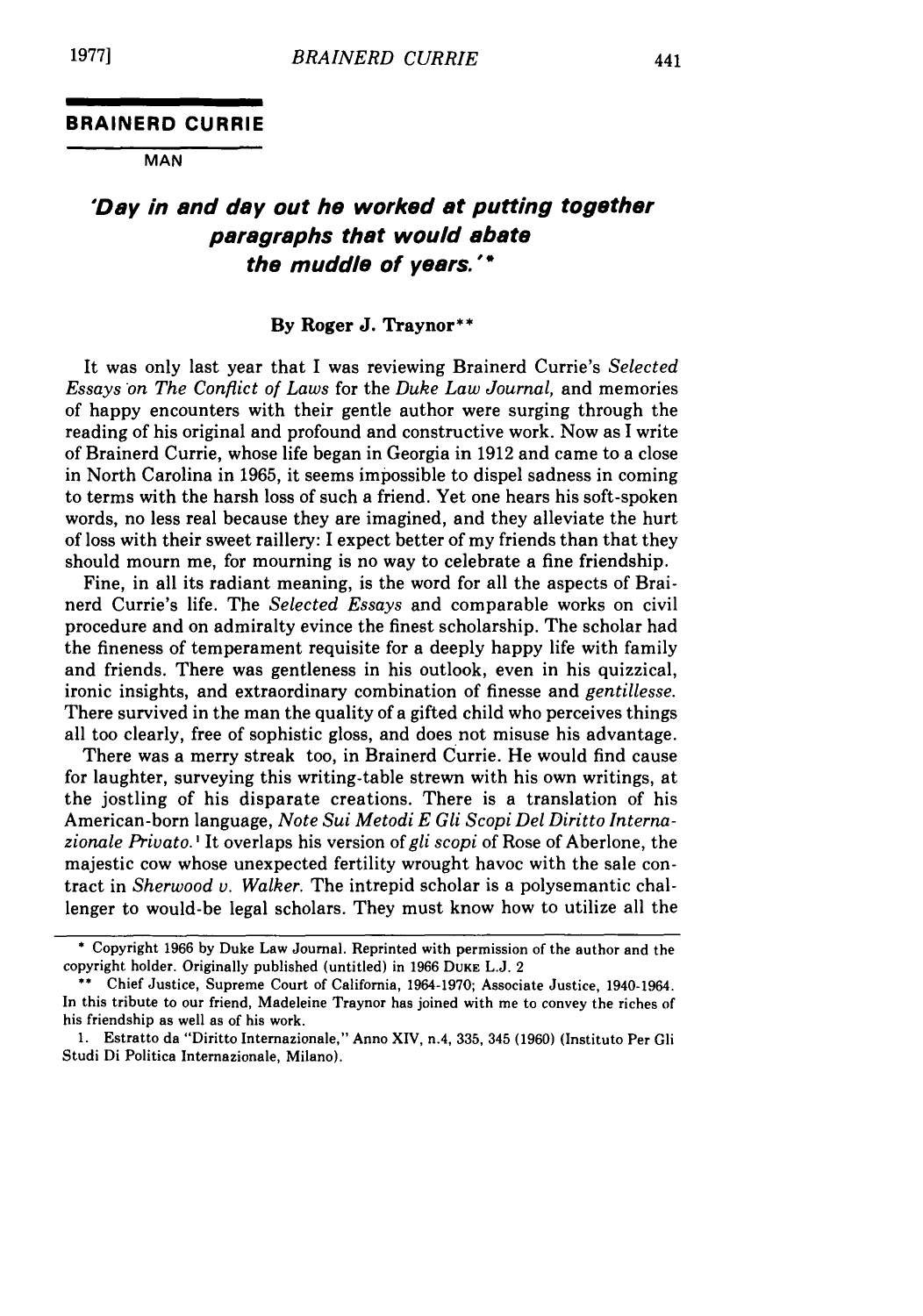resources *"della filosofia del diritto, della scienza politica, della cultura."* Restated:

> And even the reluctant drone Must cope with Rose of Aberlone. She rules the cases, she stalks the page Even in this atomic age. In radioactive tracts of land, In hardly collectible notes of hand, In fiddles of dubious pedigree, In releases of liability, In zoning laws unknown to lessors, In weird conceits of law professors, In printers' bids and ailing kings, In all mutations and sorts of things  $\ldots$  . "<sup>2</sup>

It is relevant to Brainerd Currie's special concerns with the laws of the land, as to much else in his life, that he was born and brought up in the South. One does not leap from such detail to facile characterization of either the procedures or the substance of his work; stereotypes are archaic in an age of near, though not quite bright, enlightenment, and heredity, with its myriad quirks, still appears to have the last laugh on more or less identifiable environments. Nonetheless, a man of genius is better able than most to be father to the child, to know by heart the inflections of speech and manner of the child's region, to draw upon his special knowledge of home even when he is at great remove from it.

Brainerd Currie came from the region whose society was seemingly the most settled in the United States and in reality the most unsettled. Tumult lay close to the surface of its convivial living and found expression in perceptions ablaze with imagination, in a fiercely observant speech and literature without parallel in this country. It was a land where gracious manners commanded as much interest as money, fostering provincial loyalties and also, not inconsistently, an outgoing worldliness. City dwellers maintained close communication with country cousins and, like them, took time out to meander, for in more ways than one, even in speech and writing, a meander could prove to be the shortest distance between two points of view.

In this land one learned early that the polite term for the Civil War is The War Between The States. The sense of the land at large could be painfully clear, though land titles might now and then be more blurred than in some tight little old new island. One could envisage the developing western regions from the agrarian South more sharply than from the smoky cityscapes of the Northeast.

In the South the compass did not necessarily point northeast as it was

<sup>2.</sup> **10 STUDENT** LAW. J. 4, 8 (1965); Harv. Law Rec., March 24, 1960, **p.** 16.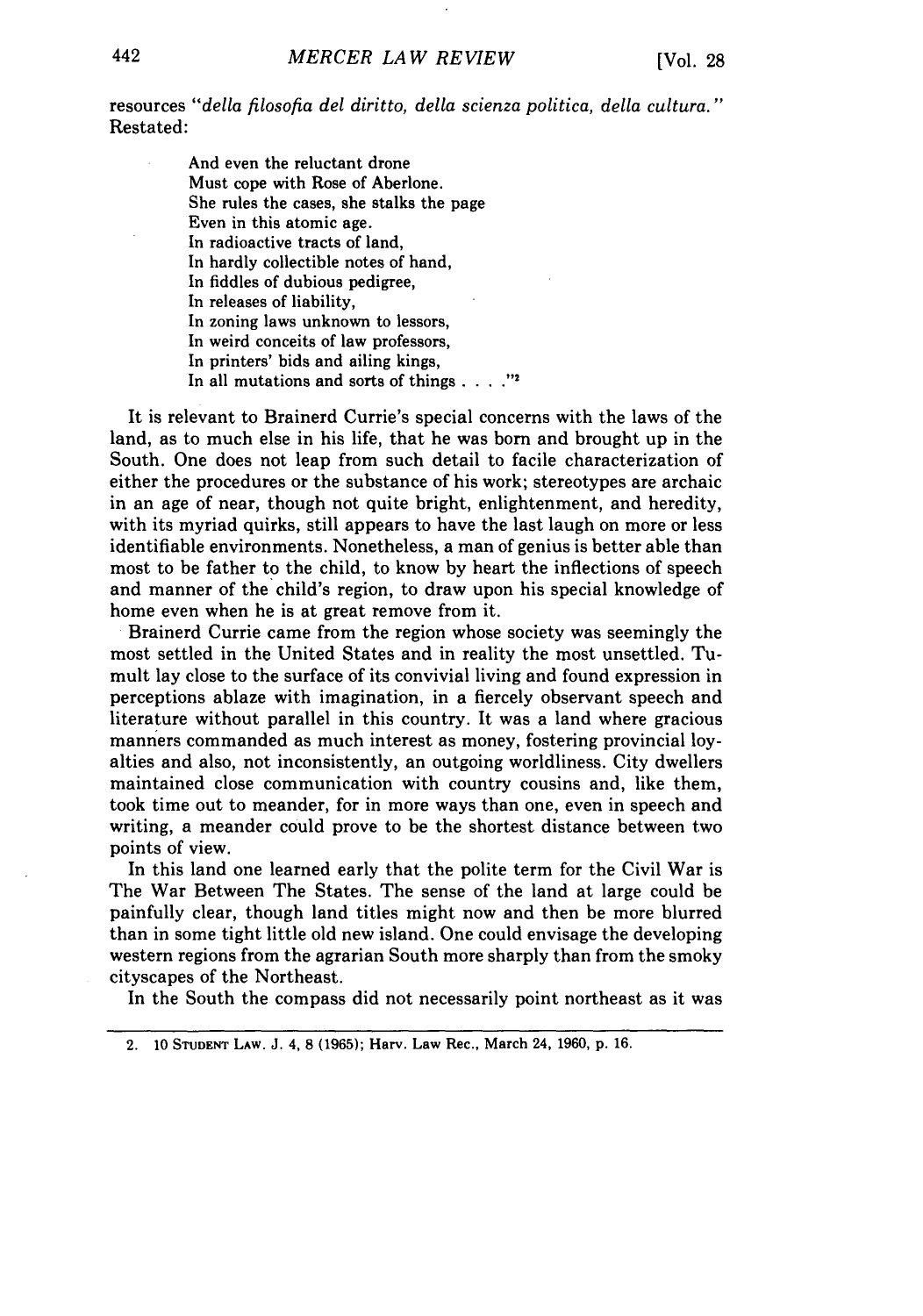made to do in the North. One knew that though Nantucket antedated Cape Charles on the discovery map of America, Jamestown antedated Plymouth as a settlement. One could tuck Nantucket away on the map, along with such new towns as Boston, with drawling, wry versions of the New England lullabies that twanged of Domicile. One could reflect to good purpose on disharmonies in the United States, on failures of communication, on conflict of laws. A prescient habitant had many intimations that the times they were a-changing, and the land was bursting its bounds.

In conflict of laws, however, the clock was running slow. Brainerd Currie knew it as only an imaginative scholar can, and I was bound to learn it as a judge, and so it was that our paths eventually crossed. They began to converge after the 1953 opinion of the California Supreme Court in *Grant v. McAuliffe*,<sup>3</sup> which phrased its ratio decidendi in hereditary patois, via a classification of the issue as procedural, and thus quit itself of the orthodox Restatement view that the law of the place of the wrong governed. In a nutshell, it made use of a wooden convention to take leave of a deadwooden concept.

Brainerd Currie was not flurried, as were some commentators,<sup>4</sup> "because the decision is unorthodox in terms of current conflict-of-laws doctrine."<sup>5</sup> His concern was with the scholars who "have not provided the courts with a systematic method of analysis whereby the sound instincts employed by a sensitive court in the adjudication of conflict-of-laws cases can be fitted into the conventions and the terminology of the legal order."<sup>6</sup> More than one judge would learn, across the chronically lean years of scholarly help, that Brainerd Currie had taken upon himself to work out one painstaking analysis after another of timely, unresolved problems, demonstrating how large and constructive a job a scholar can do to pave the way for orderly and intelligent adjudication. It is not often that one can say, as one can of him, that "every court in the land is in his debt."<sup>7</sup>

His was no cloistered life, criss-crossed as it was with varied law practice and with special assignments that took him to Washington, D.C., during the war years of the forties and all over the country in recent years as Reporter on Admiralty Rules for the Judicial Conference of the United States. Even his academic career made him a resident of various states: Georgia, New York, North Carolina, California, Pennsylvania, Illinois, and finally North Carolina again when in 1961 he returned to Duke University.

<sup>3. 41</sup> Cal. 2d 859, 264 P.2d 944 (1953).

<sup>4.</sup> B. CURRIE, SELECrED **ESSAYS ON** THE **CONFicr** OF LAWS 129, n.5 (1963), *citing* the following: **68** HARV. L. REV. 1260 **(1955); 29** N.Y.U.L. REV. 1288 (1954); **27** So. Calif. L. Rev. 468 (1954); 1 U.C.L.A. L. REV. **380** (1954); and adding: "There was one sympathetic article: Shavelson, *Survival of Tort Actions in the Conflict of Laws: A New Direction?*, 42 CALIF. L. REV. 803 (1954)."

<sup>5.</sup> CuRRIE, *supra* note 4, at 131.

<sup>6.</sup> Id. at 133.

<sup>7.</sup> Traynor, Book Review, 1965 **DUKE** L.J. 426, 436.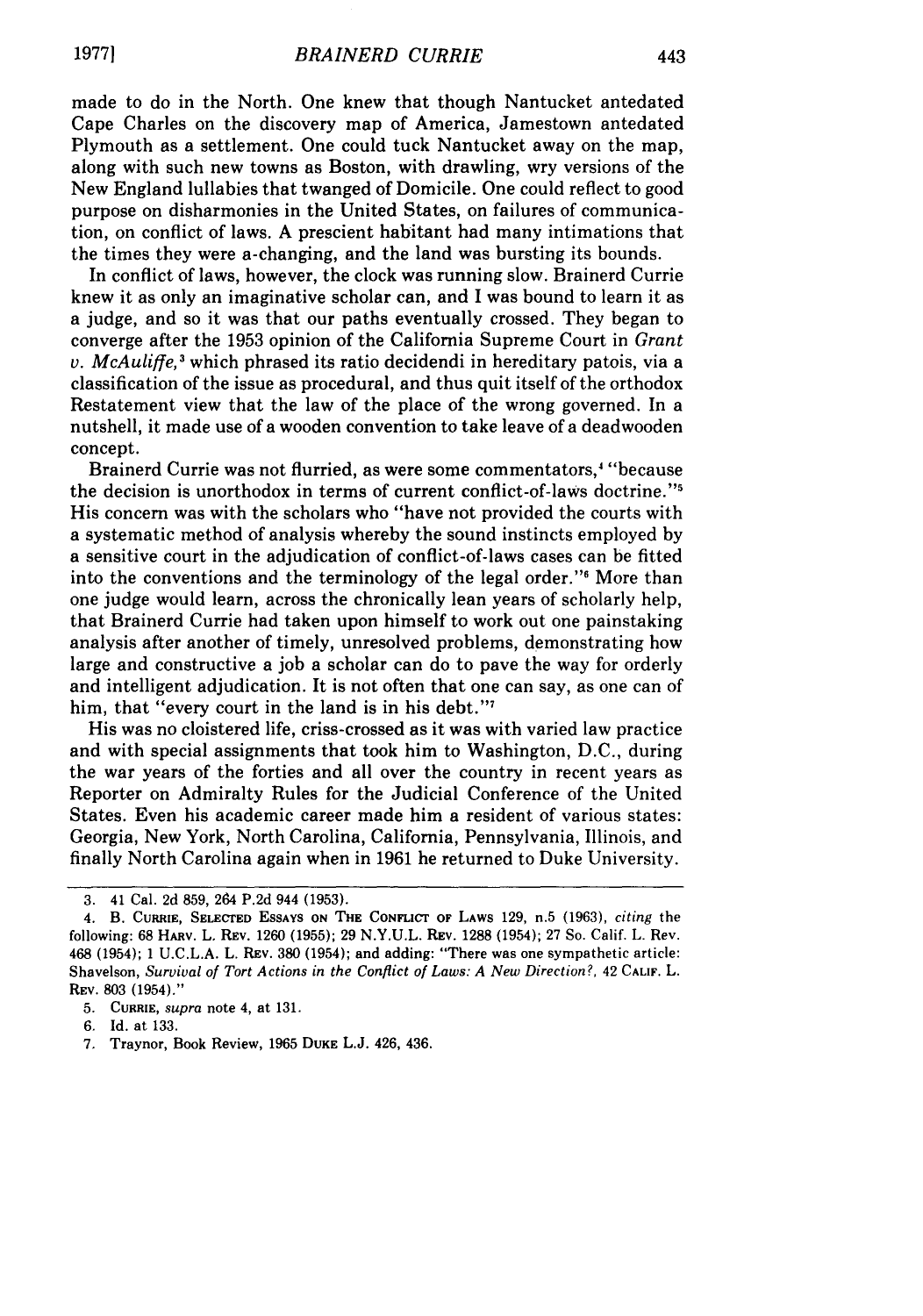He was no less a teacher of judges than of students, and he alerted them to areas of law where houses of card-indexes swayed uneasily on sliding foundations. So I looked forward to our first meeting in 1956, when he was teaching at the University of Chicago and I lectured there on the ponderous subject of *Some Open Questions on The Work of State Appellate Courts.<sup>8</sup>* 

In that dynamic environment it seemed appropriate to make the questions wide open, without curfew for succeeding discussion. In the crash of counter-questions that followed, I declared that no judge really knew what he was judging about unless he renewed his education regularly and that there was no better way of relearning a subject than to teach it. Oh, just for a summer, of course, and just a fairly easy subject, like conflict of laws. The twinkle of Brainerd Currie's glance should have been fair warning. In retrospect it recalls the kindred look of a Connecticut Yankee, a year-round villager, as he heard summer visitors gurgle their enthusiams about the balmy climate, the rise and fall of low-slung highlands, even the ubiquitous clams. "You should come here in the winter sometime," he murmured, and with his text so ended he went about his chores.

It proved to be quite a winter the following summer when I did give that course at the University of Chicago. In the learning process I came to know the magnitude of scholarship and soul of the full-time professor of conflictof-laws. In our frequent meetings I soon learned that here was no grum groovedigger. Here was no confirmed classifier attributing to judicial opinions a neutralism or activism, with the notion of distinguishing them on the basis of classificationisms that would square unto themselves all the convolutions of a reasoning process.

Nor did Brainerd Currie, scorning mechanical counts of precedents and mechanical labels of opinions, ever indulge in theatrical stances of scholarship. He would not be wearing the anemic visage of one *hors de combat,* as do those who would indicate their exemption from problem-solving by virtue of the delicate condition of their noncommittal thoughts. He would not be writhing with pangs of creation each time he put pencil to paper. Neither would he be pretending that he put paragraphs together with the greatest of ease, as a gentleman's pastime. Day in and day out he worked at putting together paragraphs that would abate the muddle of years, that would rescue admiralty law far out to sea, that would ameliorate the ironic disorders of procedure, that would take unnecessary conflict out of conflict of laws. He had the staying power for his grand objectives.

One always talked law with him, and it was like advancing in good company to new ground in mountain territory. As one listened to him gently expounding problems, his mind directed to solution in a context far beyond the ken of most judges and lawyers, one could not but realize how consumed he was with law.

**<sup>8.</sup>** Traynor, *Some Open Questions on The Work of State Appellate Courts,* 24 **U. Cm.** L. REV. 211 **(1957).**